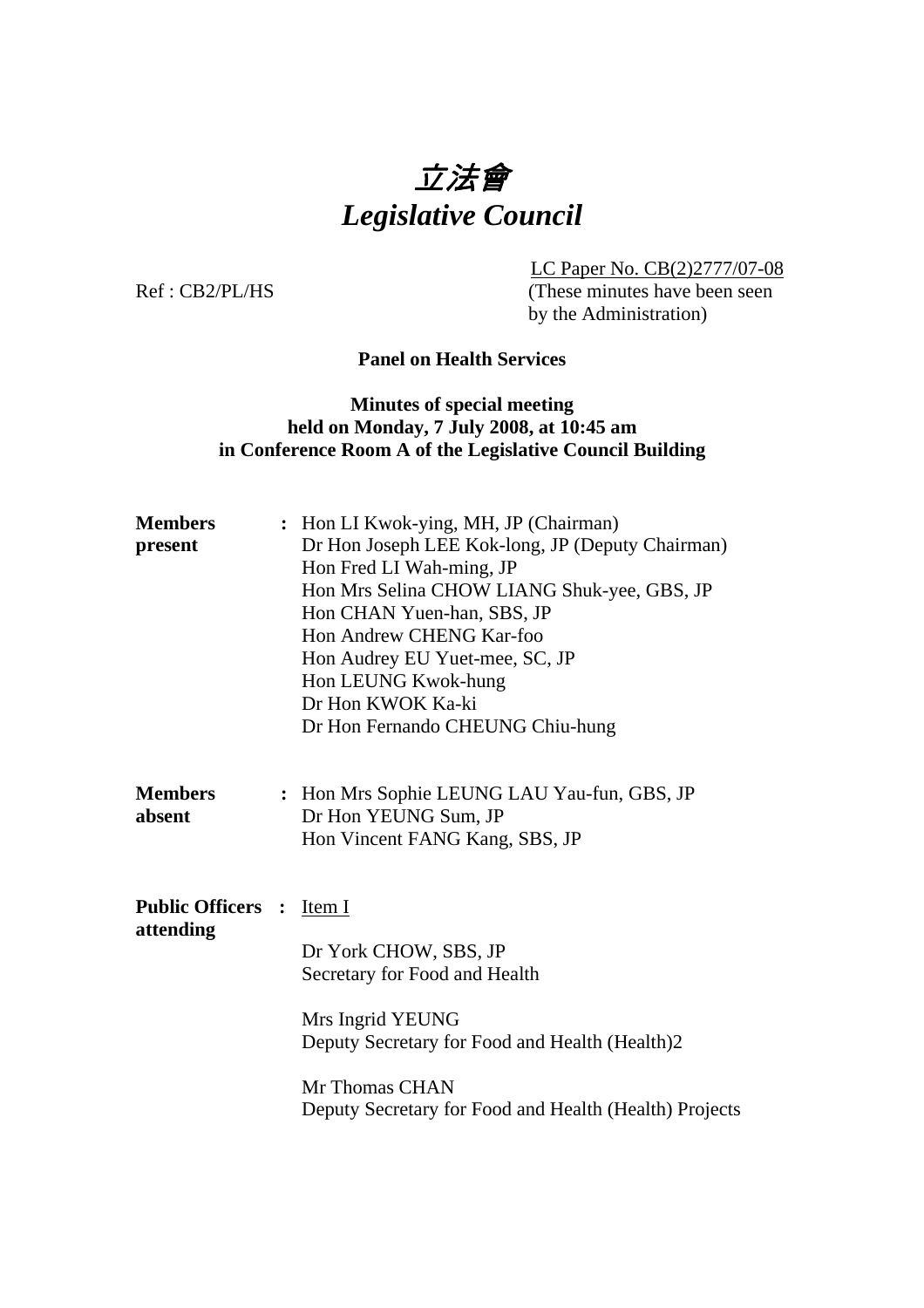| <b>Clerk</b> in | : Miss Mary SO                              |
|-----------------|---------------------------------------------|
| attendance      | Chief Council Secretary (2) 5               |
| <b>Staff</b> in | $:$ Ms Amy YU                               |
| attendance      | Senior Council Secretary (2) 3              |
|                 | Ms Sandy HAU<br>Legislative Assistant (2) 5 |

#### Action

## **I. Consultation on Healthcare Reform**

 (Healthcare Reform Consultation Document entitled "Your Health, Your Life" published on 13 March 2008)

### Discussion

 Mr Fred LI and Dr KWOK Ka-ki enquired about the Administration's preliminary observations on views gathered during the first stage of the public consultation on healthcare reform which ended on 13 June 2008.

2. Secretary for Food and Health (SFH) responded that the Administration had received more than 4 700 submissions from individuals and organizations. These included some 1 280 submissions from individuals, 270 submissions from organizations and 3 200 standard forms. The Administration had also attended more than 150 forums organized by different sectors during the consultation period. A survey by questionnaire and focus group discussion were underway to collect more views on various issues relating to healthcare reform. As it would take time to consolidate and analyze views gathered through various channels during the consultation exercise, the Administration had yet to form any view on issues raised during the consultation exercise. Outcome of the first stage consultation and detailed proposals on service reforms and supplementary financing arising therefrom would be released for public discussion during the second stage consultation aimed to take place in the first half of 2009.

3. Responding to Ms Audrey EU and Dr Fernando CHEUNG's enquiries on the public's views on the six supplementary healthcare financing options set out in the Healthcare Reform Consultation Document (the Consultation Document), SFH advised that none of the options had received support from more than 50% of the public. People from different backgrounds had expressed mixed views on the six options. SFH further said that the Administration was all along open-minded on the supplementary financing arrangements to be adopted and had yet to come to a view on the matter. On the basis of the views received during the consultation, the Administration would formulate more detailed proposals that met the public's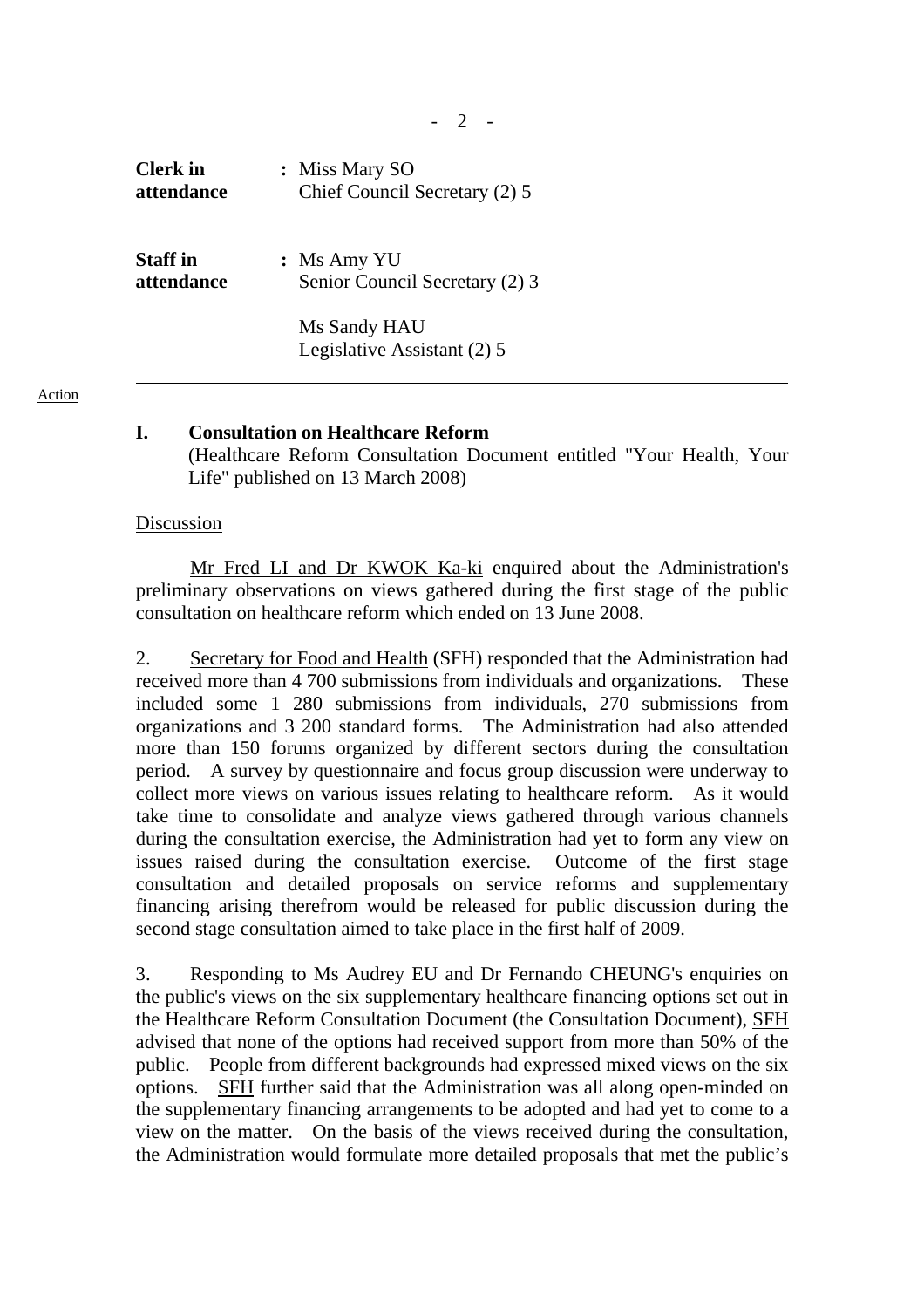concerns in the hope of reaching a consensus on the form of supplementary financing for healthcare best suited to the circumstances of Hong Kong. Such proposals were not necessarily confined to the six options spelt out in the Consultation Document and might contain a mix of the six supplementary financing options in different proportion.

4. Ms Audrey EU asked whether views submitted after the close of the first stage consultation would be taken into account by the Administration in formulating proposals for the second stage consultation.

5. SFH responded that while the public was welcomed to submit views on the healthcare reform any time, the consolidation and analysis would be conducted on the basis of the submitted responses to the consultation during the three-month consultation period ending on 13 June 2008 with a view to formulating proposals for the next stage of the consultation.

6. Ms Audrey EU said that many people had expressed the view that the Administration should introduce the various healthcare service reforms proposed in the Consultation Document first before asking the public for more money to finance public healthcare expenditure. Given that there was general consensus in the community on taking forward the proposed service reforms, Ms EU said that consideration should be given to implementing the service reform proposals first, instead of waiting until after decision had been made on supplementary financing. Dr Fernando CHEUNG echoed similar views, saying that the Administration should expeditiously carry out the proposed service reforms to address the shortcomings of the present healthcare system, such as long waiting time of public hospital services and exclusion of new drugs and treatments in the public healthcare safety net. Dr CHEUNG cautioned that the Administration should not drag its feet on the matter any longer; otherwise the level and quality of public healthcare services would further decline.

7. In response, SFH said that so long as there was consensus in the community and where financial and manpower resources permitted, the Administration would take forward the proposed service reforms to improve the quality of healthcare services. As a matter of fact, the Administration had already embarked on a number of pilot projects to take forward some of the reform proposals. SFH further said that in the process of developing Hong Kong's future healthcare system, the Government's commitment to public healthcare would only be increased and not reduced. The Chief Executive (CE) had pledged to increase government expenditure on healthcare from 15% to 17% of recurrent government expenditure by 2011-2012, and the increased funding would be used for improving and enhancing healthcare services. However, the challenges faced by the healthcare system could not be simply resolved by a short-time increase in funding for public healthcare services. Instead, the community must look at the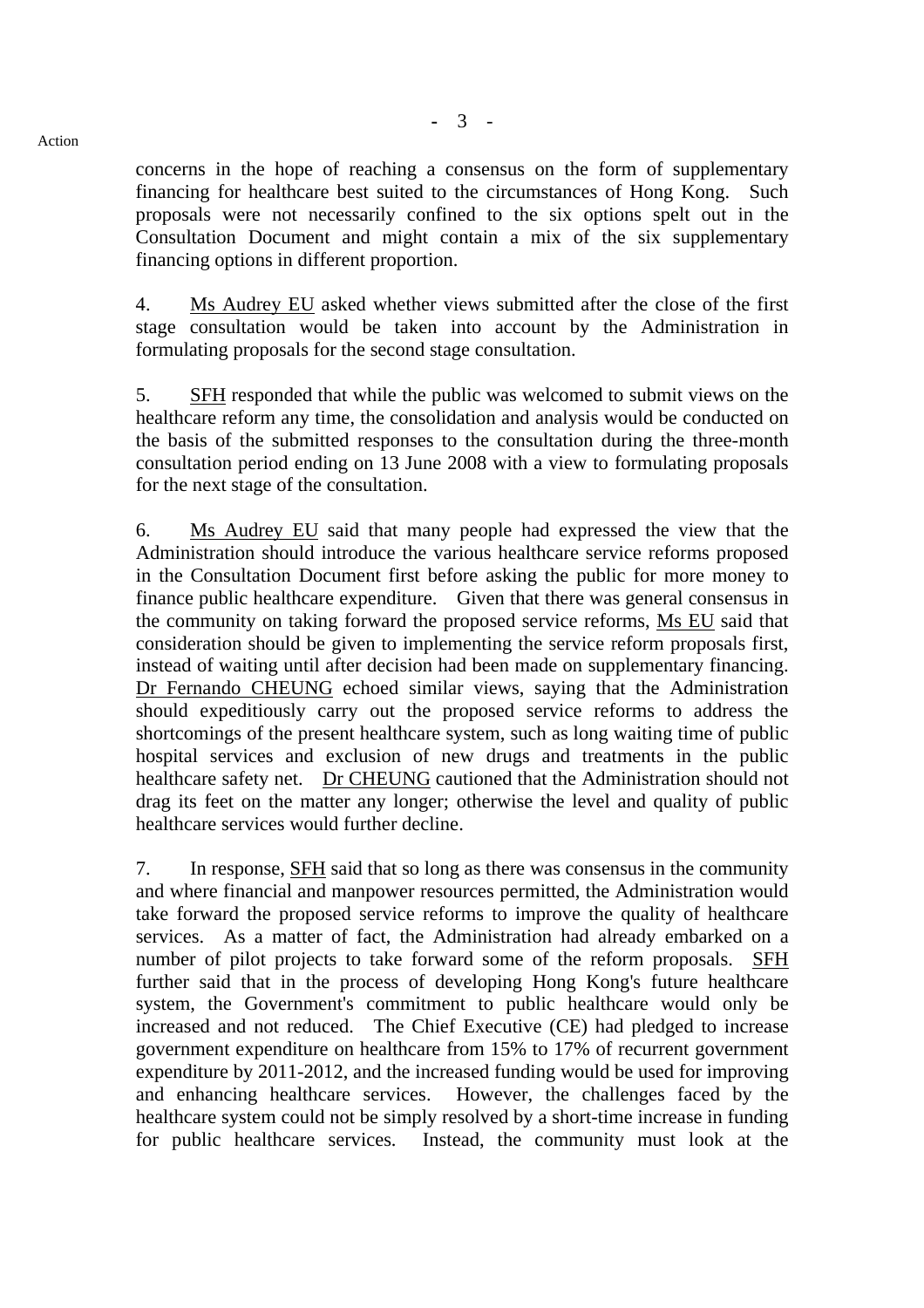healthcare system and financing arrangements from a long-term perspective. If nothing was done to reform the current healthcare financing arrangements, the service reform initiatives would not be sustainable in the long run. Hence, it was necessary for the Administration to draw up a comprehensive blueprint containing reforms in both service and market structure as well as supplementary financing arrangements to guide the long-term development of the healthcare system. Such a blueprint would be formulated for public discussion during the next stage of the consultation aimed to be conducted in the first half of 2009.

8. Dr KWOK Ka-ki said that the survey on supplementary healthcare financing conducted by the Public Opinion Programme of the University of Hong Kong in May 2008 (LC Paper No. CB(2)2388/07-08(03)) showed that the public did not have a good grasp of the six supplementary financing options set out in the Consultation Document. In view of such, Dr KWOK queried the basis upon which the Administration would come up with further proposals on supplementary financing for the second stage consultation. Dr KWOK further asked whether consideration would be given to conducting another round of consultation on the Consultation Document before launching the second stage consultation so as to allow more time for the public to get a better grasp of the supplementary financing options.

9. SFH responded that healthcare reform was a highly complex issue which involved many different aspirations, values and decisions of the society. The first stage consultation which had just concluded had served to enhance the public's understanding on the key concepts of the healthcare service reform proposals, as well as the pros and cons of possible supplementary financing options. During the consultation, there were views that the Administration should provide more details about the various supplementary financing options to facilitate more meaningful discussion. Having regard to such views, the Administration considered it more appropriate to seek the views of the public on detailed reform proposals in the next stage, rather than expending further time on discussing the concepts of the service reforms and various supplementary financing options.

10. Miss CHAN Yuen-han said that she fully agreed with the Administration's diagnosis of the shortcomings of the present healthcare system as mentioned in paragraph 13 of SFH's speaking note [CB(2)1364/07-08(01)] when he introduced the Consultation Document at the Panel meeting on 13 March 2008. Miss CHAN further said that the grassroots were particularly disgruntled about the long waiting time of public hospital services and the inadequate coverage of primary healthcare services. She asked when the Administration would make improvements in these regards.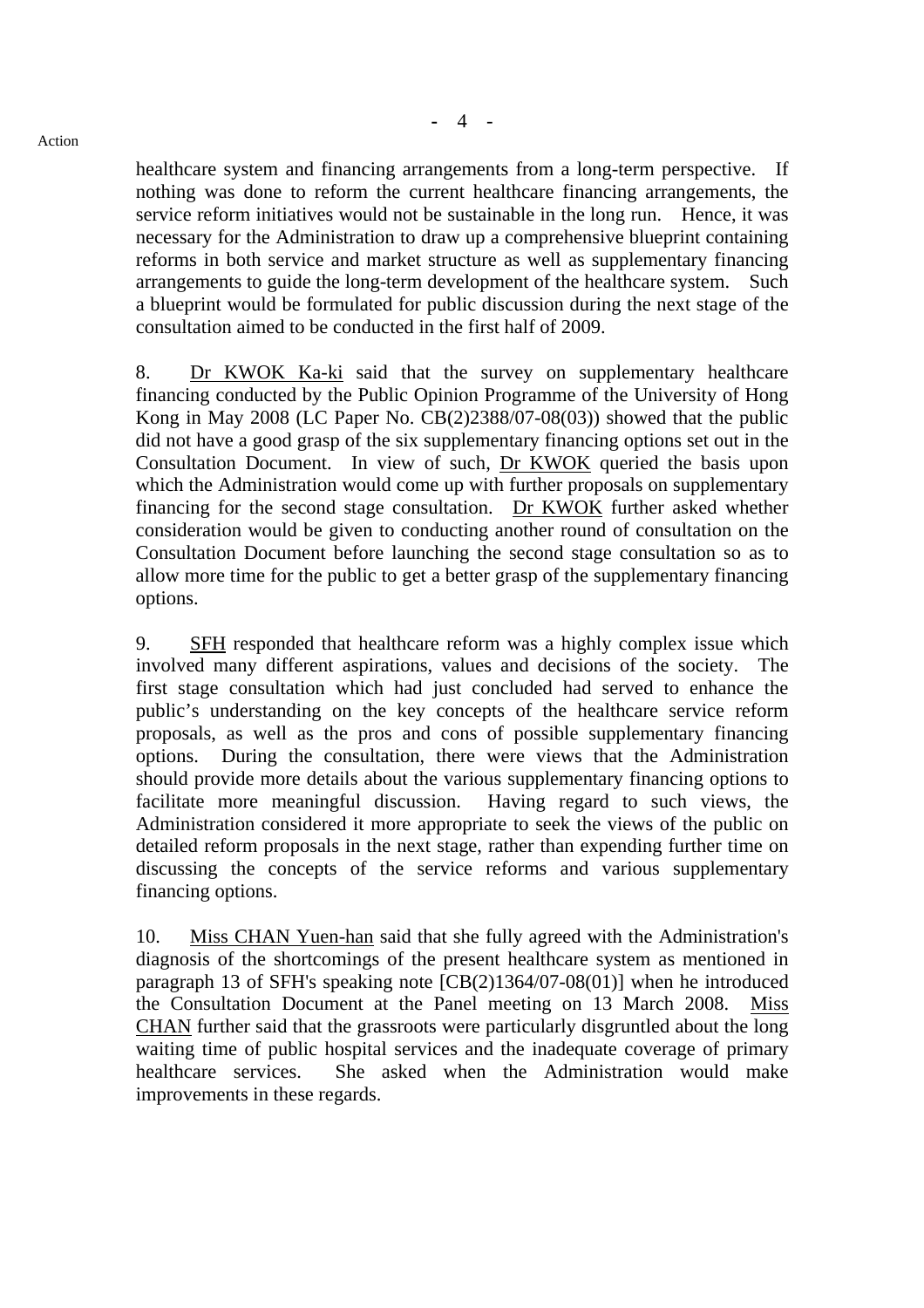11. SFH responded that the Administration was well aware that bottlenecks did exist in the services of the public healthcare sector, and had been rolling out some new service arrangements recently to tackle the bottlenecks. A case in point was the provision of a subsidy to patients to undertake cataract surgeries in the private sector, which had successfully reduced the waiting time for such surgeries. Moreover, the Administration had embarked on a number of pilot programmes to try out new models for delivery of primary care services in collaboration with the private sector. Subject to the effectiveness of these programmes, consideration would be given to expanding their scope. SFH further reiterated that apart from implementing healthcare service reforms, it was also necessary to reform the current healthcare financing arrangements by introducing supplementary financing to provide a steady source of supplementary funding to fully carry out and sustain these reform initiatives. The Administration would put forward detailed proposals on both service reforms and supplementary financing arrangements to further consult the public during the next stage of the consultation.

12. Miss CHAN Yuen-han reiterated her view that the Administration should take prompt actions to reduce the long waiting time of public healthcare services and enhance the provision of primary care services before asking the public to contribute money to supplementary financing. Pointing out that staff costs accounted for some 80% of HA's total expenditure, Miss CHAN further said that the Administration should ensure that its additional funding to HA in the coming few years would be allocated primarily for service improvements in the aforesaid areas and not staff costs.

13. SFH responded that as the provision of healthcare services was labour intensive, requiring the input of many different medical and healthcare professionals, and healthcare manpower resources were costly, it was not surprising that staff costs accounted for a large share of HA's total expenditure. To ensure the appropriate use of resources and operational efficiency, HA was subject to stringent internal and external audit. SFH further said that he shared Miss CHAN's views on the need to enhance primary care and reduce the long waiting time of public hospital services. To achieve these ends, in addition to injecting more resources into the public healthcare sector in the next few years, the Administration would also reform the healthcare market structure to promote greater public-private partnership with a view to relieving the heavy demands on the public sector and making better use of the resources available in the community, thereby enhancing the overall cost-effectiveness in the provision of healthcare services.

14. Dr KWOK Ka-ki said that the Government's total healthcare expenditure as a percentage of the Gross Domestic Product (GDP) had been gradually declining over the past few years. Furthermore, despite the huge budget surplus, the Administration's funding allocation to HA in 2008-2009 had merely increased by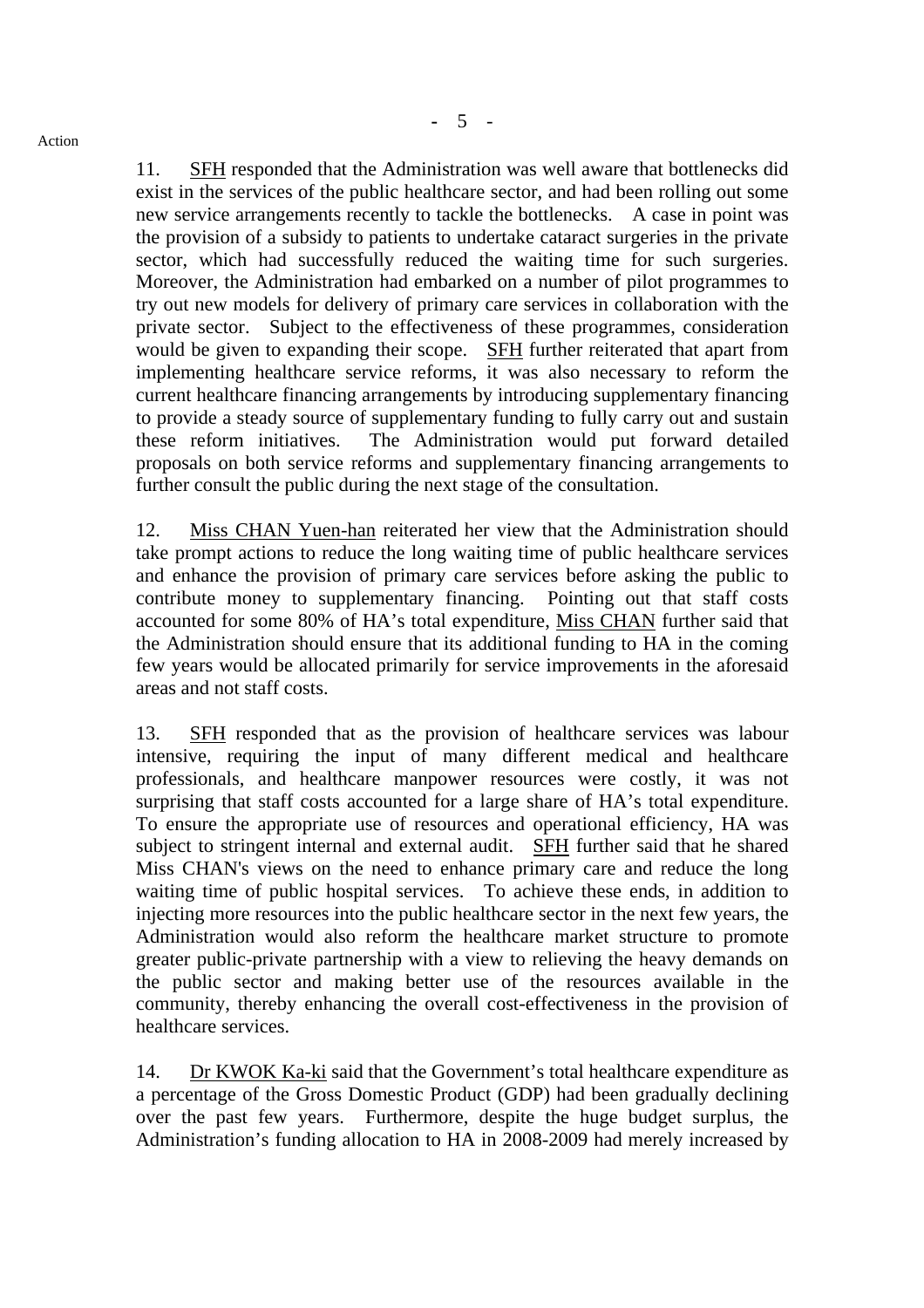Action

\$780 million, representing less than 1% of the total budget surplus in the last financial year. He said that these statistics hardly tally with the Administration's claim that it was committed to increasing its funding support for healthcare services. He asked whether the Administration would undertake to increase its funding allocation to HA for service enhancement and improvement in the next financial year. He further asked whether the \$50 billion that the Financial Secretary (FS) had committed to be drawn from the fiscal reserve could be released immediately to assist the implementation of the service reforms.

15. In response, SFH reiterated that CE had pledged to increase the share of expenditure for health services in overall recurrent government expenditure from 15% to 17%. It was estimated that by 2011-2012, the annual recurrent health expenditure committed would be up to \$40 billion, representing an increase of about \$10 billion. The Administration believed that these additional resources would be able to cope with the growth in service needs in the coming few years and bring about improvements in existing services before putting in place any supplementary financing arrangements. As regards the \$50 billion committed by FS, SFH said that FS had already made it clear that such sum would be used for the purpose of kick-starting the supplementary financing arrangements after decision had been made in that regard, for instance by providing each participant in a contributory supplementary financing scheme with an individual start-up capital. SFH further said that if additional funding was required by HA for service enhancement or improvement, such request would be considered under the annual funding allocation exercise.

16. Mr LEUNG Kwok-hung criticised that instead of asking the rich and the high-income group to contribute more towards supplementary healthcare financing, the Administration had placed the burden of providing supplementary financing on the low- to middle-income groups. Mr LEUNG considered this unfair and ran counter to the public revenue principle of "the rich pays more and the poor pays less". Mr LEUNG also considered it unsatisfactory that the public was merely asked to contribute to supplementary financing but was not told what kind of healthcare protection they could get by contributing to a supplementary financing option. Mr LEUNG further sought information on the Government's overall healthcare expenditure as a percentage of GDP, and how it compared with that of other countries.

17. SFH advised that in 2004, Hong Kong's total health expenditure and public health expenditure as a share of GDP was 5.3% and 2.9% respectively. He referred members to Table D.2 in Appendix D to the Consultation Document for detailed information on comparison of healthcare expenditure and source of financing between Hong Kong and some selected economies.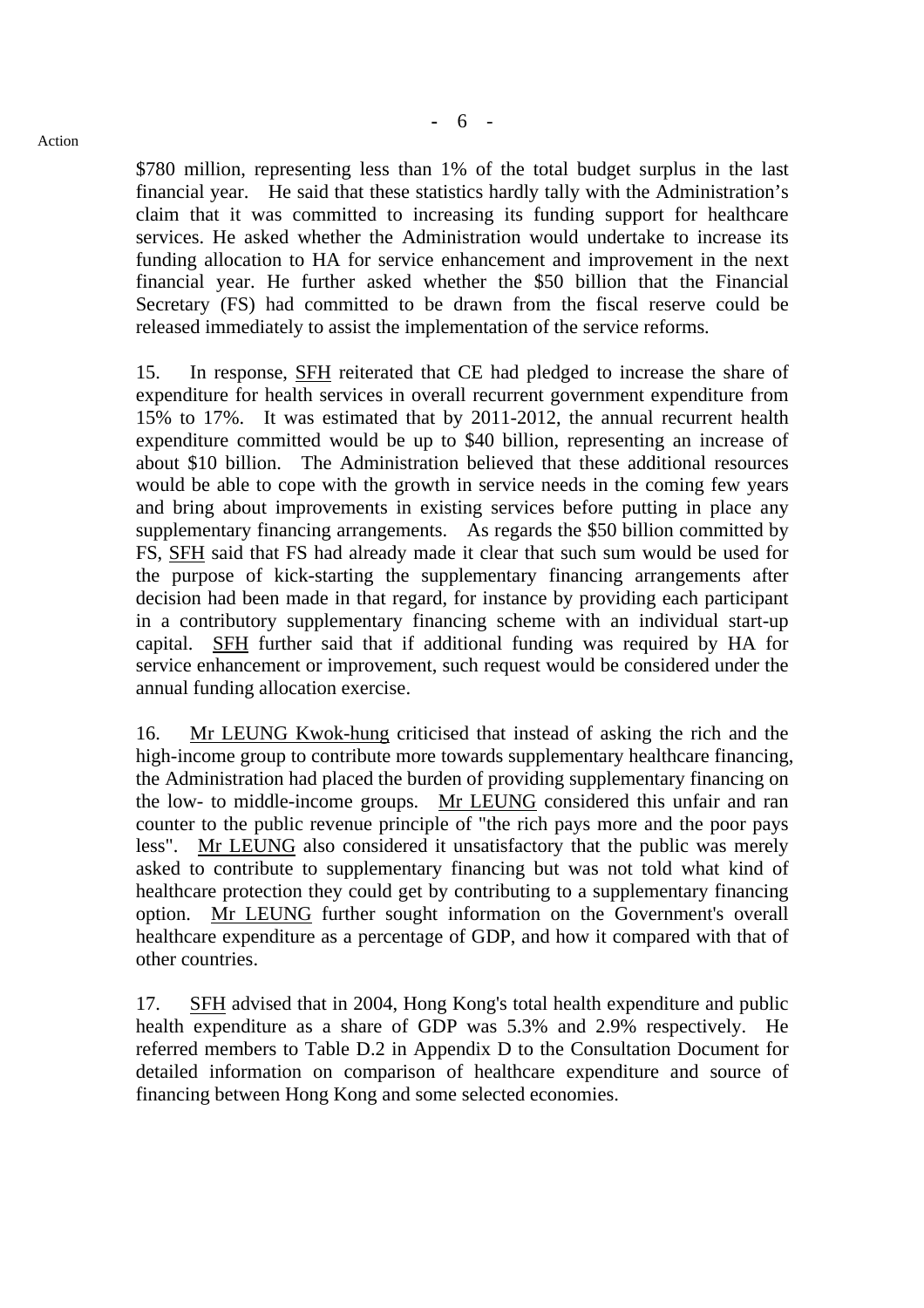18. Mr LEUNG Kwok-hung noted from Table D.2 in Appendix D to the Consultation Document that Hong Kong's total health expenditure and public health expenditure as a percentage of GDP were among the lowest in the selected economies listed in the table, and sought explanation for such.

19. Deputy Secretary for Food and Health (Health)2 (DSFH(H)2) responded that when comparing healthcare expenditure as a percentage of GDP among different economies, it was necessary to take into account differences in local circumstances such as tax regime and type of healthcare system. While Hong Kong's public health expenditure as a percentage of GDP was low as compared with the other selected economies listed in Table D.2, it should be pointed out that among the selected economies, Hong Kong had the lowest standard salary tax rate and was the only place which did not have sales tax. It was also noteworthy that, as shown in the last column of Table D.2, Hong Kong's public expenditure on healthcare as a percentage of total tax revenue was the third highest among the selected places, at 23.6%, meaning that with every \$100 tax revenue, \$23.6 was spent on public health expenditure. DSFH(H)2 further pointed out that experience in other countries such as the United Kingdom and Canada had shown that merely increasing public health expenditure would not necessarily eliminate service bottlenecks or waiting queues when the services were highly subsidized and charged at no or very low fees. It was equally important to ensure that the healthcare system was run in a cost-effective manner. To bring about sustainable improvements to the healthcare system, it was necessary to take forward reforms to the healthcare services, market structure as well as supplementary financing arrangements as an integrated whole.

20. Dr Fernando CHEUNG said that the low-income families were under immense financial pressure in face of rising inflation. He asked whether the Administration would undertake not to increase the fees and charges for public healthcare services before decision was made on supplementary financing arrangements.

21. SFH responded that the Consultation Document had listed increasing user fees for public healthcare services as one of the supplementary financing options. In his view, relying solely on a significant increase in fees for public health services could not resolve the financing problem completely and would not on its own bring about the necessary market structure reform. SFH further assured members that the Administration would not make any hasty decision on adjusting the fees and charges for public healthcare services when decision had yet to be taken on the blueprint for the healthcare reform.

22. Miss CHAN Yuen-han said that while many people agreed that there was a need to tackle the issue of supplementary financing for healthcare services, they did not support any one of the six supplementary financing options presented in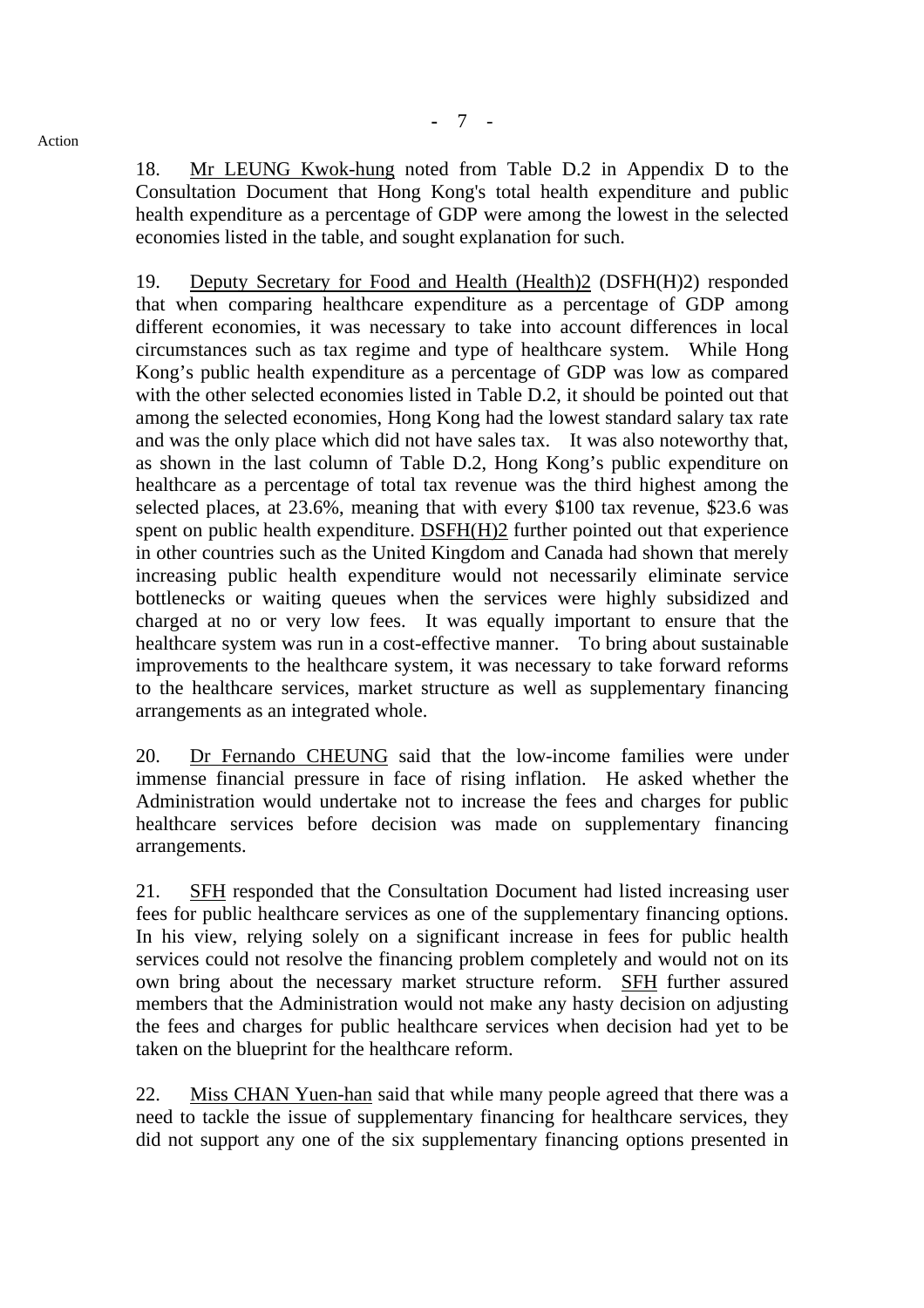Action

the Consultation Document which were considered to target at the middle class. There was also strong public sentiment that the Administration should implement the proposed service reforms before asking the public to contribute towards supplementary financing. In view of such and given that the consultation on supplementary financing would likely take a long time, Miss CHAN shared the view that the Administration should immediately release the \$50 billion committed by FS to enhance primary care services and relieve bottlenecks in public hospital services during the transitional period before the introduction of supplementary financing arrangements. Miss CHAN further said that the Administration should also give consideration to enhancing collaboration with non-governmental organisations (NGOs) in the provision of healthcare services to cope with the ever-rising service demand.

23. SFH assured that the Administration would take account of public views in taking forward the healthcare reform, which was the primary objective of conducting the consultation exercise. SFH reiterated that to effectively address the shortcomings in the existing healthcare system such as bottlenecks in services, the series of inter-connected reform proposals, including those relating to supplementary financing arrangements, had to be taken forward as a whole package rather than in a piecemeal manner. SFH further reiterated that the \$50 billion was for the implementation of supplementary financing and the Administration had already committed to providing additional resources to improve existing services in the coming few years. [Note: SFH left the meeting at this juncture owing to a prior engagement.]

24. DSFH(H)2 supplemented that the Administration was in unison with members on the need to implement service reforms to improve the quality of healthcare. However, in tandem with these service reforms must come a change in the financing arrangements to make the reform sustainable. As mentioned earlier at the meeting, the Administration would provide additional funding allocation to HA in the coming few years. However, the challenges faced by Hong Kong's healthcare system could not simply be resolved by a short-term increase in funding. A large surplus did not happen every year and past experience had shown that the financial situation of the Government changed according to the economy. A one-off budget surplus was not something that could be relied on to meet recurrent healthcare expenses. In addition to implementing service reforms, it was necessary to introduce supplementary financing to ensure that funding for healthcare would be stable and sustainable. DSFH(H)2 further pointed out that even after decision had been made on the supplementary financing arrangements to be adopted, it was estimated it would take at least five to eight years to implement the arrangements. In view of the long lead time required for implementation, it was important not to hold up discussions on supplementary financing so that the introduction of supplementary financing would not be delayed.